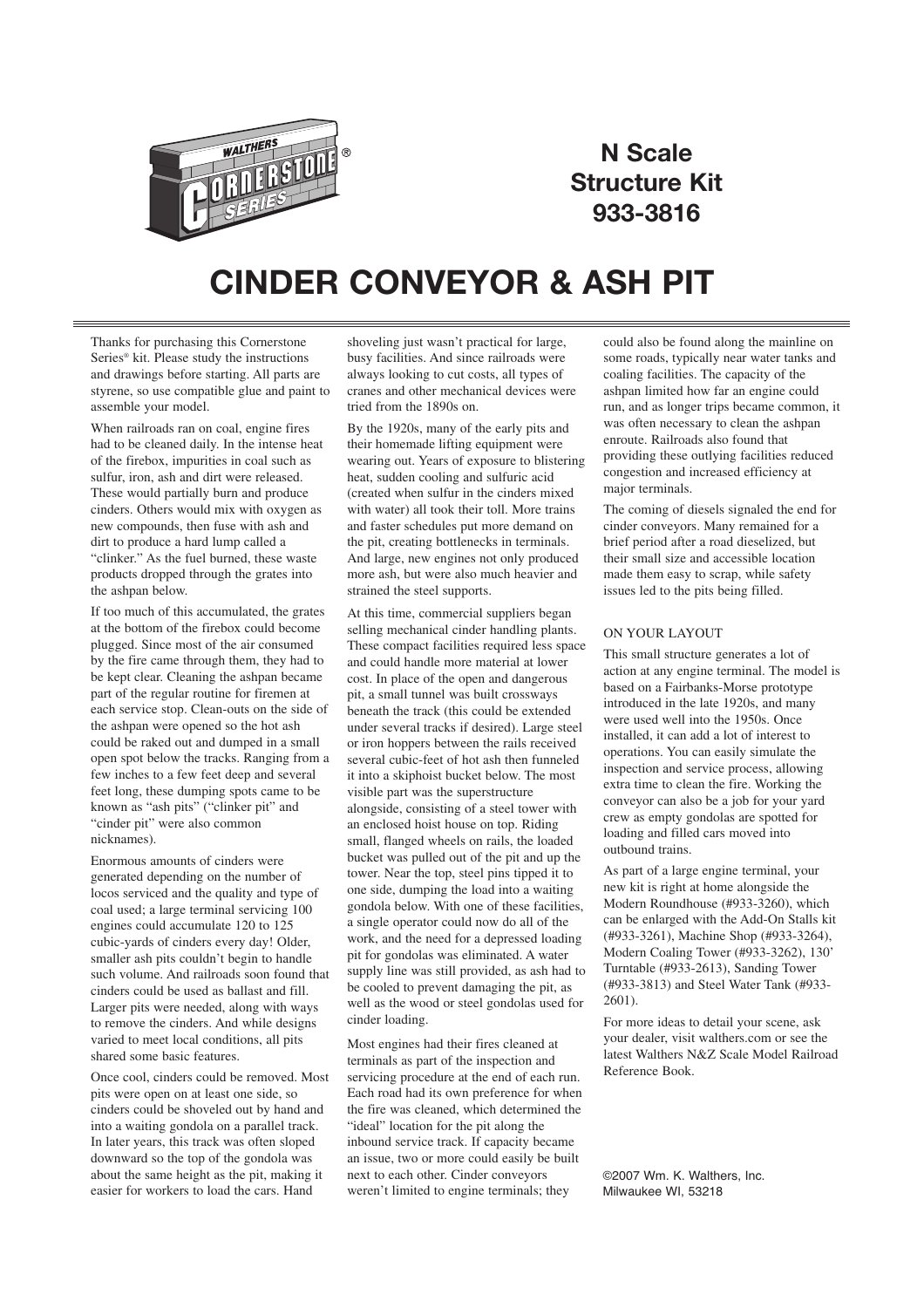1. Glue the two sides (4,5) and the braces (6,7,8) together as shown. Note: Look at closeup below to line up parts correctly.

part 6 align Glue the braces and sides together by aligning the the bot-

toms of the inner tabs as shown. If this is not done, brace #'s 6 and 7 will not sit flush on the base (1).







2. Glue the post (40) to the floor (11). Note: See cinder car rigging instructions if you wish to add the cinder car cable before continuing.

3. Glue the headhouse walls (16,17,18,19) to the floor  $(11)$ . Then glue on the railings  $(22,23)$ .

4. Place the head sheave (15) between the beams (14) and then glue them in the slots underneath the floor (11).

5. Glue the headhouse in place on top of the sides. Next glue the top pulley beam (30) to the ends of the beams and the sides. Use the notches on the back of the pulley beam to line up with the sides and the beams. Glue the top (31) and side (32) pulleys to the pulley beam as illustrated.

## CINDER CAR RIGGING (step 2)

First, cut thread in half and reserve one piece for later. Glue one end of thread to the top of the post (40). Run thread down through the slot in the floor (11), over the head sheave (15). Depending on the position of the cinder car, cut or wind the thread to the length desired and attach to the cinder car (see step 8). Note: "**A**" denotes the same thread in both illustrations.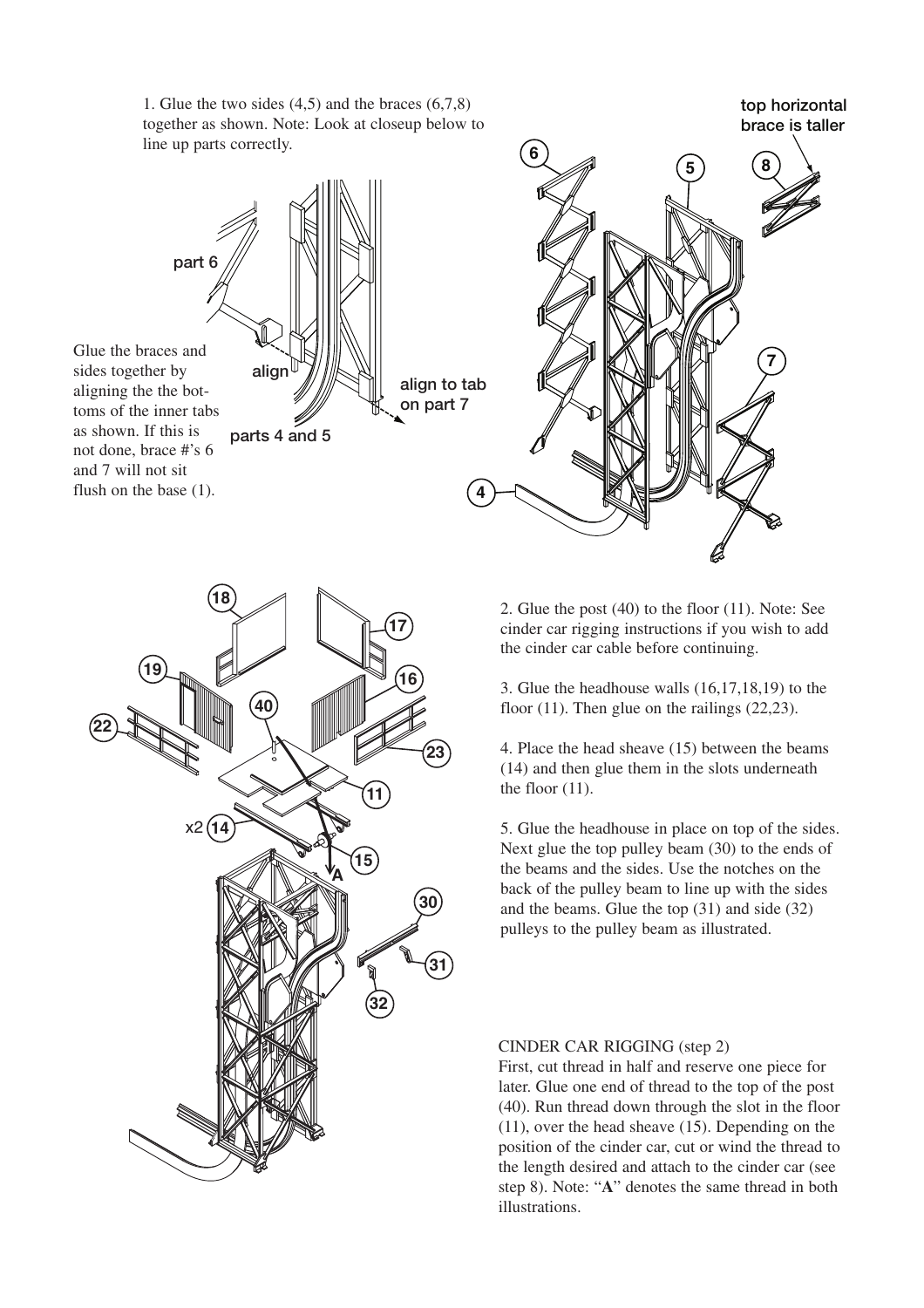6. Glue the cinder car sides (33,34) to the car bottom (35). Place the wheel beams (36,37) in the holes in the sides. Glue the yoke (39) into the holes on the inside of both of the wheel beams.





7. Glue the ladder (10) in place.

8. Slide the completed cinder car into the rails on the inside of the sides. You may position it anywhere you wish. However, it was usually stored under the hopper until being used to dump the ash in a waiting car on the other track.

9. Glue the hopper (3) to the bottom of the base (1) and then glue these to the pit (2).

10. Slide the rails on the sides underneath the base and glue the structure into the holes located in the top of the base (1). Glue the roof (21) on the headhouse.